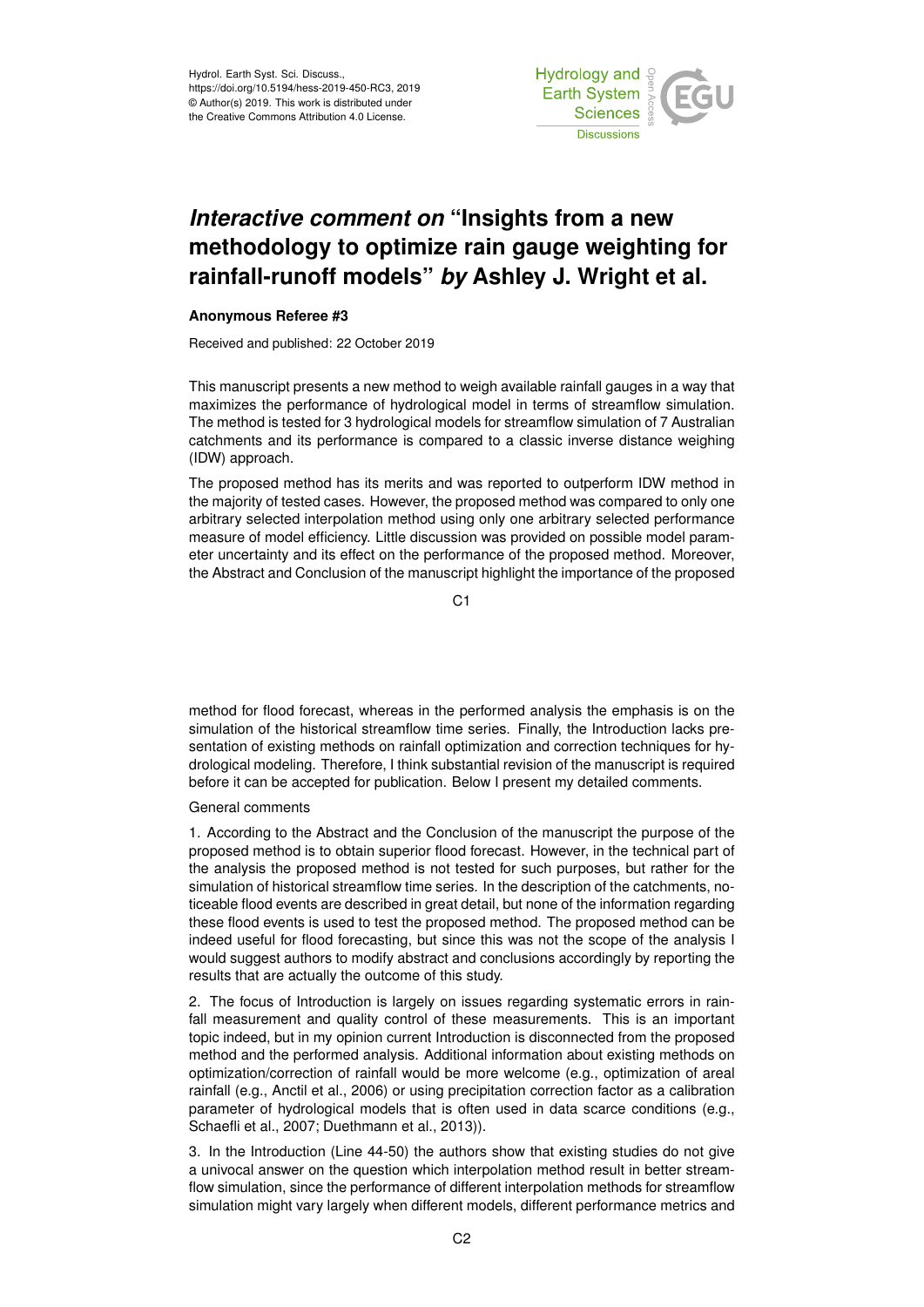different catchment are used. Moreover, the authors highlight that none of the existing studies used all interpolation methods making it difficult to identify the most appropriate method for streamflow simulation. I fully agree with these statements of the authors, but I am surprised that for their own study the authors provided little motivation on the choice of a single baseline interpolation method (i.e., IDW) and a single performance measure (i.e., RMSE) for model evaluation. Moreover, the detailed results were presented only for one out of seven catchments. The differences in performance for different catchments were not discussed in the context of different catchment characteristics and climatic settings.

4. Little attention was paid to the uncertainties that might arise due to the parameter equifinality when the different precipitation inputs are evaluated by goodness-of-fit of simulated streamflow. This is an important topic in the field of precipitation benchmarking (e.g., Yilmaz et al., 2005; Heistermann and Kneis, 2011). The proposed method is likely to suffer from similar problems. Since Figure 7 only report the average value of calibrated parameters for 6 different spilt samples, it is not possible to say if the proposed method is affected by parametric uncertainties, but large variability of gauge weights among split sample (Figure 6) hints in that direction.

Specific comments

Abstract Line 6-7: According to Line 210 of the Result Section 15.3% and 7.1% correspond to the improvement when only 5 out of 7 catchments are considered.

Line 38-39: It seems for me that the main focus of the study is developing a new method for rain gauge weighing rather than determining a superior interpolation method since only one existing method (i.e., IDW) was examined.

Line 57-60: What about modeling approaches when precipitation correction factor is used as calibration parameter. I think it will be advantageous to mention these techniques here to highlight the novelty of the proposed method.

C3

Line 64-66: Despite what is claimed here I found no analysis of potential influence of catchment characteristics on performance of the proposed method.

Section 2: No information on used temperature data is provided, which I assume is necessary to run hydrological models used in this study

Line 69: What method was applied to derive monthly PET? Is that a better choice to rely on monthly to hourly disaggregated values than to compute a simple temperaturebased PET from hourly temperature data directly?

Line 74-75: Here readers are referred to Table 1 for catchment properties. However, Table 1 only provides catchment size. Consider change the wording in these Lines or provide more catchment properties in Table 1.

Line 79-97: Some details regarding catchments (e.g., when the worst flood has occurred or number of recent floods) are not relevant for the performed analysis. On the other hand, additional information regarding catchment physiography, such as, elevation range, mean annual precipitation etc. would be useful for understanding the difference among the catchments and will give a chance to put the findings of the study in the context of different hydrological conditions. Moreover, instead of describing geographical location of the catchments consider providing a map of study catchments. Please indicate the role of possible anthropogenic influence on streamflow simulation in these catchments.

Line 99-101: Please provide a rationale on selecting these three models. Are any of them used in operational flood forecast?

Line 116: The value of power parameter is chosen arbitrary. Please provide a rationale for this value.

Line 121-135: This portion is difficult to understand. Consider revising it. Please provide more details on optimization procedure for weights definition. Was it a part of calibration procedure, where all the weights were identified simultaneously with model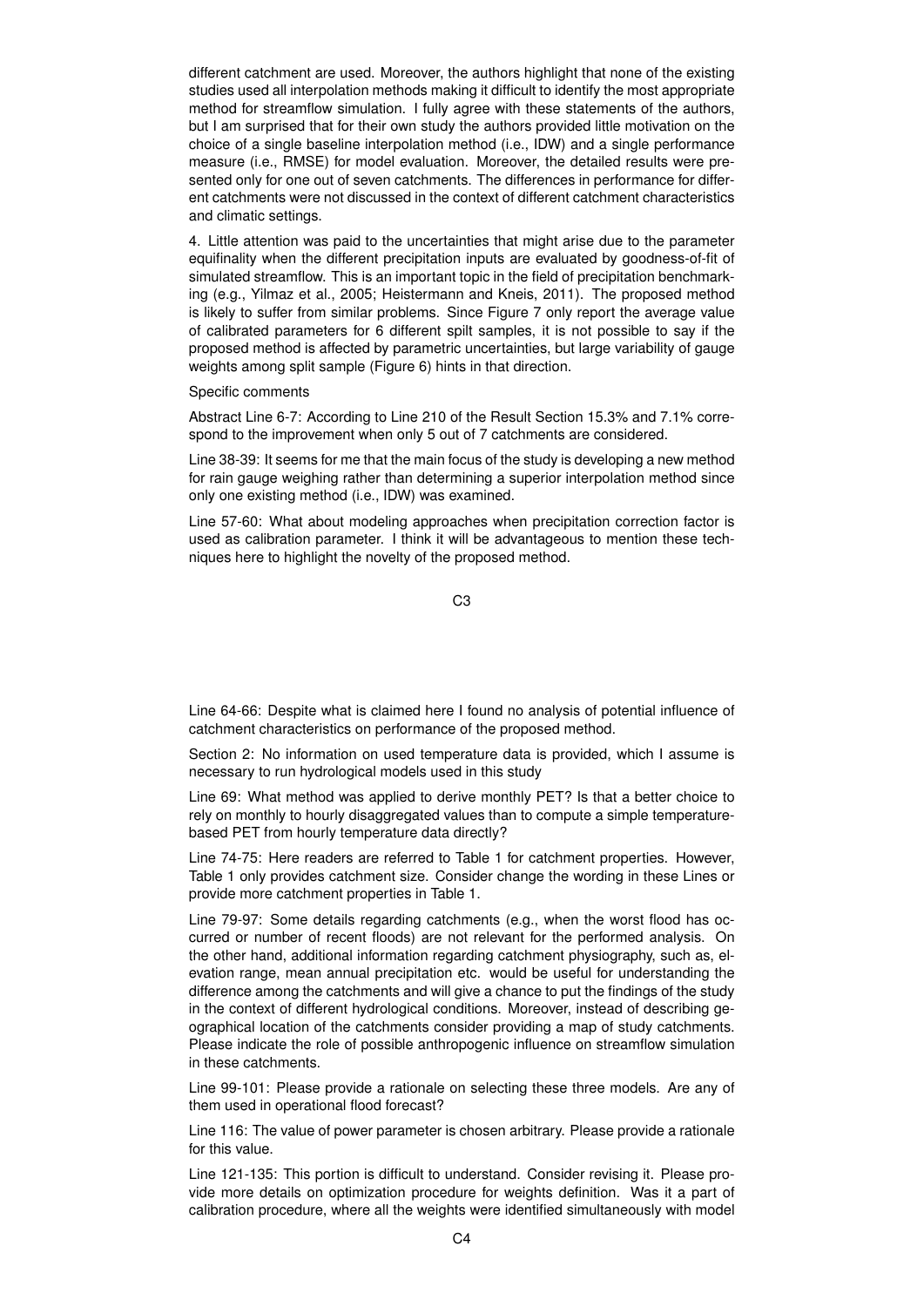parameters? Where do coefficients (e.g., 2.03 and -4.74) in equation 4 come from? Please provide an explanation. Finally, in this section you refer to likelihood function that explained only later in Section 3.3.1 and is specific to the selected optimization algorithm. Can the proposed gauge weighing method be used in the context of optimization algorithms that rely on maximizing objective function instead of likelihood function?

Section 3.2: Please provide more details regarding set up of hydrological models (i.e., lumped, semi-distributed, distributed).

Line 145-146: Please explain in more detail what is "catchment exchange term". Is it one of the calibrating parameters?

Line 175-179: Why RMSE was chosen as a performance measure instead of common metrics such as NSE or KGE?

Table 2, Table 3: consider merging Table 2 and 3 to ease comparison between optimization and evaluation periods described in Lines 181-192. Consider change the name of the column "Opt" to OGW to be consistent with the text.

Line 185-187: I did not understand this sentence.

Line 189: Where can the reader see that IDW rainfall for GR4H model had the lowest RMSE for 5 out of 7 catchments? According to Table 2 in optimization period 6 out of 7 catchments had lower RMSE for IDW than for OGW. According to Table 3 for evaluation period none of 7 catchments had smaller RMSE for OGW.

Line 190-193 and Line 210: Is it feasible to compare the performance of the best IWD to the best OGW case disregarding of the model used? According to Introduction (Line 48-50) the success of interpolation methods is greatly influenced by the choice of hydrological models.

Line 193-203: Is the proposed method is at all feasible for the conditions when gaps are present in the data? Is it possible that the largest weight will be assigned to the gauge

 $C<sub>5</sub>$ 

with data gap that covers the evaluation period? In this case it is likely to deteriorate model performance in the evaluation period that could have been compensated by the information from other gauges in the traditional interpolation methods.

Line 203-206: Is it possible to define/suggest a minimum rain gauge density required for the successful application of the proposed method?

Section 4.1: Why Paddys Flat was selected as a case study?

Figure 3: Is this Figure necessary? The Figure simply shows observed streamflow and IDW interpolated rainfall for the whole study period. It would be more informative if apart from observed discharge it will display discharge simulated by different models with corresponding OGW rainfall for a selected period so that discharge would be actually visible on the Figure.

Line 227: OGW leads to increase of cumulative rainfall for HBV and PDM for all split samples, however for some split samples of GR4H the cumulative rainfall is similar to the IDW rainfall.

Line 233-235: These findings are based on Paddys Flat that according to the Figure 2 did not have large change of rainfall amount compared to IDW. Are these results similar for Tully catchment where the difference between OGW and IDW rainfall amounts was larger than 1000 mm?

Line 236, Line 281: The developed method identifies gauges that add value for the streamflow simulation. This manuscript did not investigate the value of identified gauges for the flood forecast.

Figure 7: Instead of average value of parameters for OGW please provide a box plot of parameter values resulting from each split sample to evaluate the stability of parameters. The decimal point on y axis is missing.

Line 244-250, Line 258-260: Since the model parameters were not introduced for each model in the Methods Section, please specify which parameter mentioned here and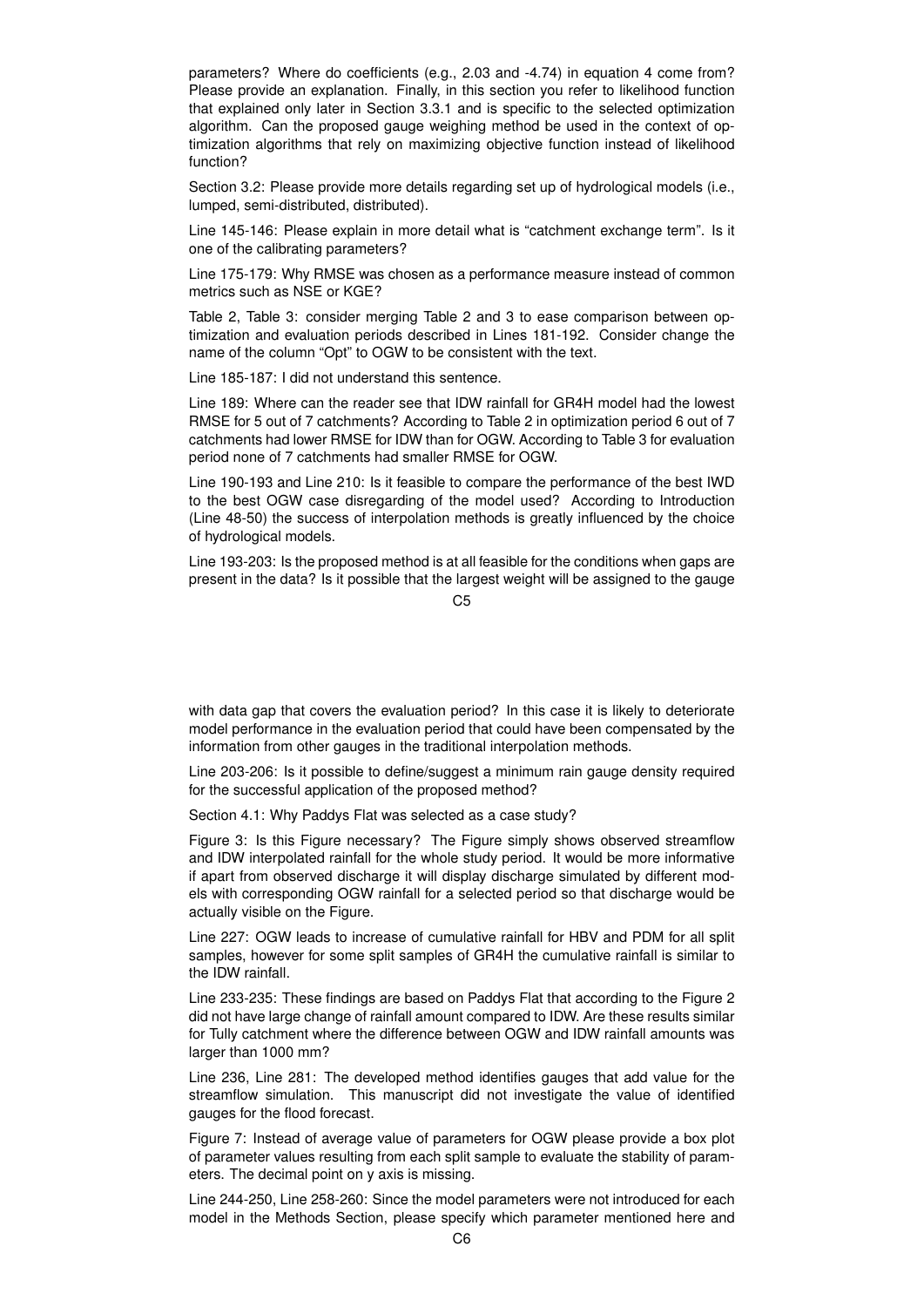are responsible for soil moisture, evapotranspiration, percolation, fast flow, base flow, catchment exchange parameter etc. to make interpretation of Figure 7 easier.

Line 272-273: This study does not investigate which model structure is likely to benefit more from inclusion of soil moisture for calibration or assimilation purposes. Consider adding citation or revising this sentence.

Line 269-270, 275-278 and Figure 9: Figure 9 is not appropriate to make any conclusions regarding IDW and OGW performance for different streamflow events. On this Figure individual events cannot be identified unambiguously and it is hard to say which IGW event correspond to which OGW event. Consider modifying this Figure by selecting several different streamflow events and showing performance of different gauge weighing methods and models for them.

Line 279: Add the results for all study catchments as supplementary material to prove this point.

Line 287-289: Is it because of inability of GR4H to represent the internal dynamics of the catchments or is it because the catchment exchange parameter accounts and corrects for possible bias present in the input data making adjustment of gauge weight (that in essence also corrects for input data bias) redundant?

#### Technical corrections

Line 23 and 37: Using "QC'd" instead of "quality controlled" is confusing. In general, consider spelling "quality control" instead using QC. It is only used 4 times in the paper.

Line 41: "Thiessen polygons" instead of "Theissen's polygons"

Line 46: Abbreviations OK and PCRR are not used further in the text and therefore can be omitted.

Line 49: "is" instead of "iss"

Line 82: Abbreviation SA is redundant as it is not used further in the text

#### C<sub>7</sub>

Line 87 and 93: Abbreviation NSW is redundant as it is not used further in the text

Line 95: "Queensland" instead of "Queenslad"

Line 106: "operator" instead of "oeprator"

Line 107: "an" instead of "on"

Figure 1: Decimal point on y axis is shifted

Figure 4: Label the different split samples according to the period they were calibrated on

## References

Anctil, F., Lauzon, N., Andréassian, V., Oudin, L., Perrin, C., 2006. Improvement of rainfall-runoff forecasts through mean areal rainfall optimization. J. Hydrol. 328, 717– 725. https://doi.org/10.1016/j.jhydrol.2006.01.016

Duethmann, D., Zimmer, J., Gafurov, a., Güntner, a., Kriegel, D., Merz, B., Vorogushyn, S., 2013. Evaluation of areal precipitation estimates based on downscaled reanalysis and station data by hydrological modelling. Hydrol. Earth Syst. Sci. 17, 2415–2434. https://doi.org/10.5194/hess-17-2415-2013

Heistermann, M., Kneis, D., 2011. Benchmarking quantitative precipitation estimation by conceptual rainfall-runoff modeling. Water Resour. Res. 47, 1–23. https://doi.org/10.1029/2010WR009153

Schaefli, B., Talamba, D.B., Musy, A., 2007. Quantifying hydrological modeling errors through a mixture of normal distributions. J. Hydrol. 332, 303–315. https://doi.org/10.1016/j.jhydrol.2006.07.005

Yilmaz, K.K., Hogue, T.S., Hsu, K., Sorooshian, S., Gupta, H. V., Wagener, T., 2005. Intercomparison of Rain Gauge, Radar, and Satellite-Based Precipitation Estimates with Emphasis on Hydrologic Forecasting. J. Hydrometeorol. 6, 497–517.